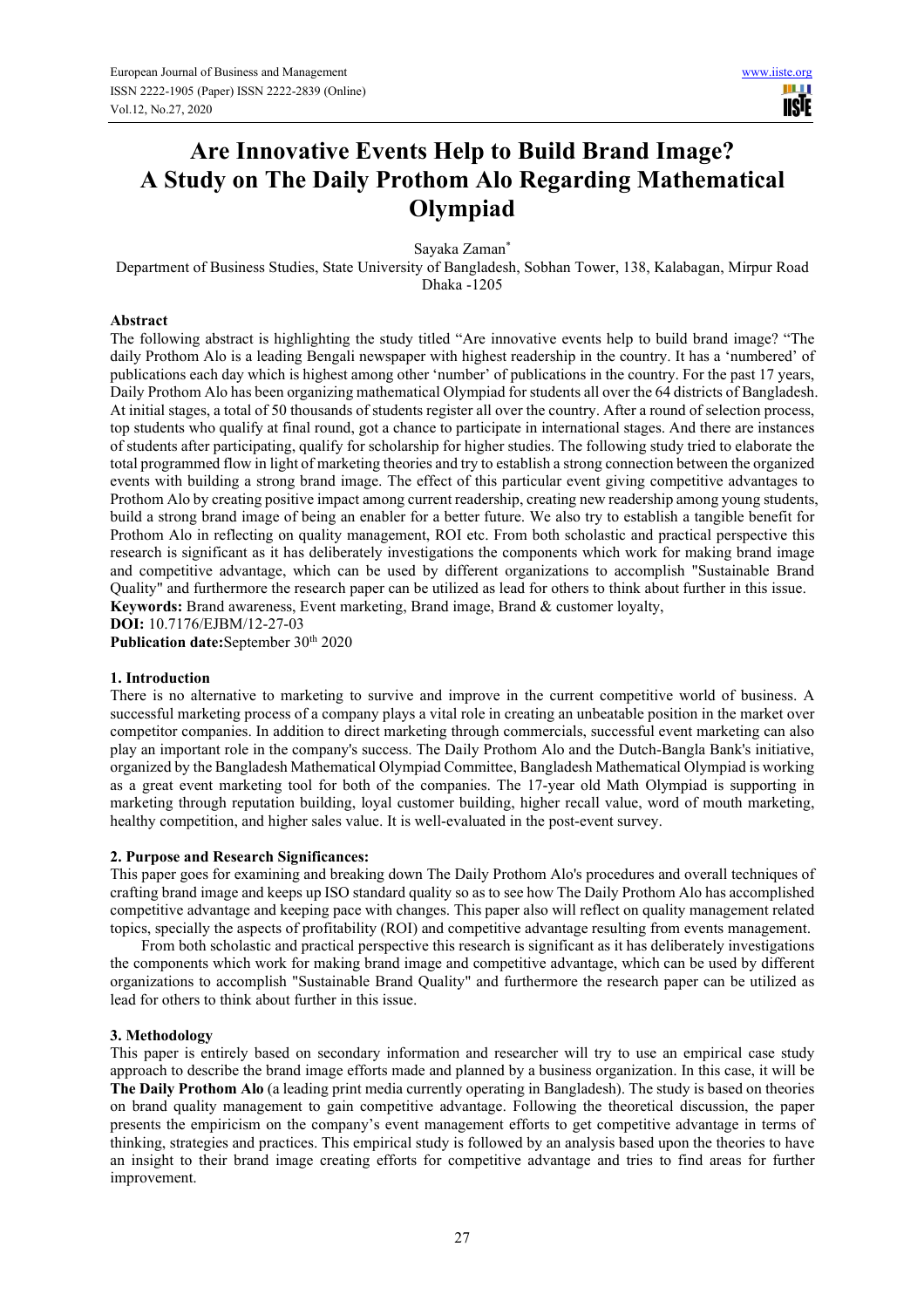## **4. Bangladesh Mathematical Olympiad as an event:**

Bangladesh Mathematical Olympiad is one of the largest and successful events of Bangladesh that ensures participation of around 50 thousand school and college students (Class 3- Class 12).Participation of 50 thousand students implies an engagement of 50 thousand families.

The Daily Prothom Alo (the leading newspaper of Bangladesh) manages the event. Prothom Alo runs hundreds of marketing programs every year, but the Mathematical Olympiad becomes the most influential event marketing platform of the newspaper. It confirms a face-to-face interaction between Prothom Alo and its readers.

Bangladesh Mathematical Olympiad is not limited to a traditional educational program. It becomes a festival that includes cultural programs, bicycle stunt, puppet show, Rubik's cube contest, book fair, food fair and many more to ensure a pleasant people engagement while they are in a willing and participatory mood.

# **4.1 Background of Bangladesh Mathematical Olympiad**

Bangladesh Mathematical Olympiad started its journey in April 2001. The program is organized by Bangladesh Mathematical Olympiad Committee, sponsored by Dutch-Bangla Bank Ltd and managed by The Daily Prothom Alo. This yearly event is open for all school and college students (up to class 12) of Bangladesh. This initiative has introduced a joyful Mathematics practice all over the country.

Bangladesh team has been participating in the International Mathematical Olympiad (IMO) since 2005. In the meantime, Bangladesh secured 1 Gold, 6 Silver, 22 Bronze medals and 27 Honorable mentions from there.

## **4.2 Participation:**

School and College students (from class 3 to class 12) from all districts of Bangladesh participate in this program. All students are grouped into four groups. These are Primary (from class 3 to class 5), Junior (from class 6 to class 8), Secondary (from class 9 to class 10) and Higher Secondary (from class 11 to class 12).

There are three rounds for the selection process. These are Selection round, Regional round, and National round. Selection round is the beginning of this process. Around 50 thousand students take part in the examination by a pre-registration process. From the Selection round, 14 thousand students participate in the second round (Regional round). From 12 Regional rounds, top 1400 student get the chance to participate in the final National round. Finally, around 85 top students get the opportunity to attend the camps from where top 6 students participate in International Mathematical Olympiad (IMO).

# **4.3 Preparation and Execution:**

After the confirmation of the budget from the sponsors, academic volunteers set questions for the selection round. In the meantime, logistics volunteers ensure different logistic supports. Local representatives confirm student registration and book exam venues. Around 3500 volunteers are engaged behind the success of this event. Again, academic volunteers check the answer sheets and prepare results. Qualified students get SMS and phone call for the next round participation. Announcements have been published in newspaper advertisements, Bangladesh Mathematical Olympiad website, and Facebook page.

# **4.5 Certification and Rewards:**

All selected students from each round receive certificates. In the final round (National round), students receive certificates, medals, T-shirts, crests and cash money.

# **4.6 Marketing through Bangladesh Mathematical Olympiad**

Bangladesh Mathematical Olympiad is one of the most successful event marketing programs of Prothom Alo. It plays a vital role in making Prothom Alo the most influential brand in Bangladesh. The event has successfully been accomplishing for the last 17 years. It has a high positive recall value and a long-term sustainable positive brand value of the company.

# **4.7 Performance in International Mathematical Olympiad (IMO)**

Mathematical Olympiad has started a joyful practice of Mathematics in Bangladesh. Nowadays, students find Mathematics as an interesting subject. A positive reflection has been seen in International Mathematical Olympiad (IMO) score with a continuous growth since its inception.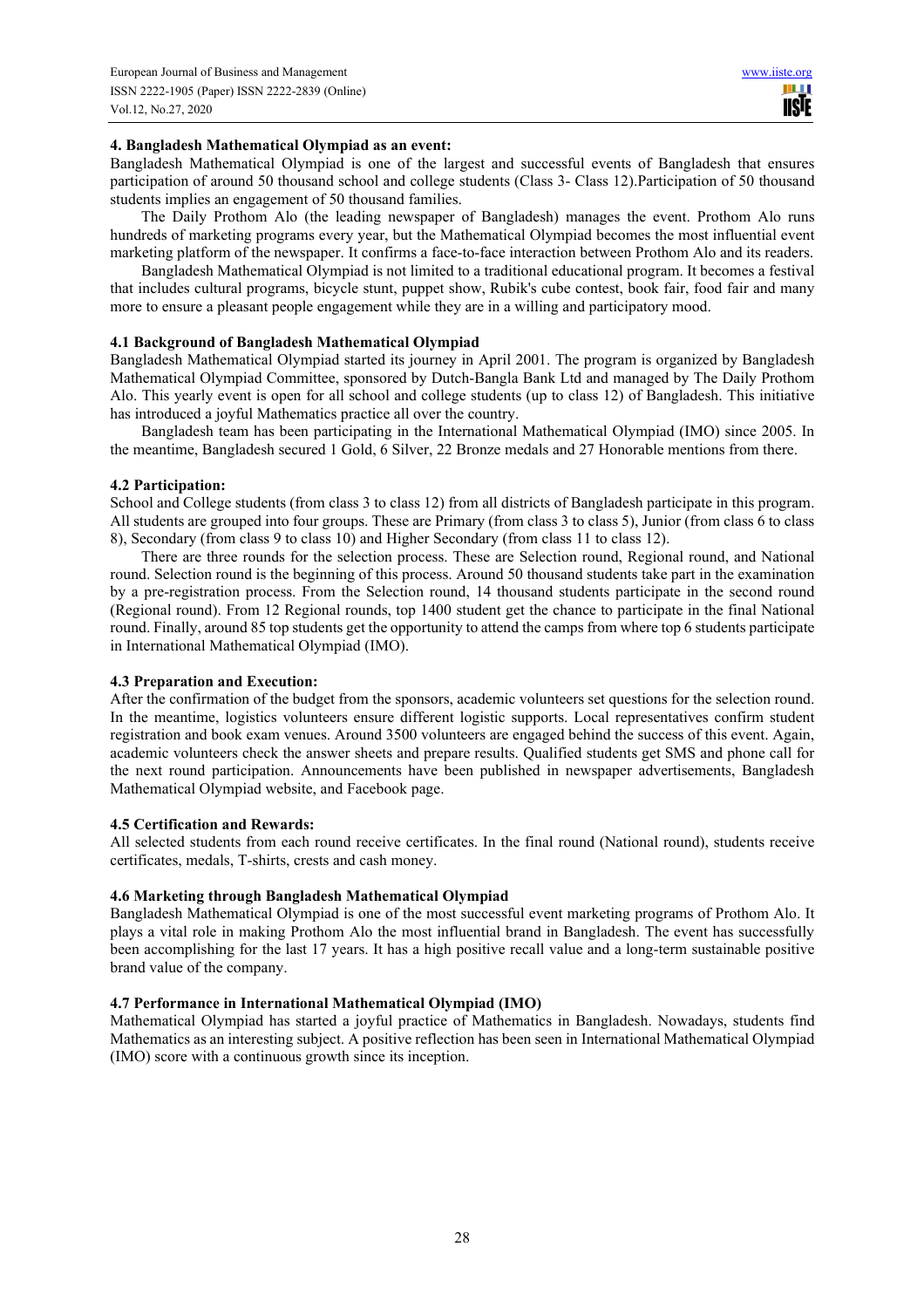

Source: https://www.imo-official.org/country\_team\_r.aspx?code=BGD&column=year&order=desc

## **4.8 Achievements in International Mathematical Olympiad (IMO)**

Bangladesh team's performance in International Mathematical Olympiad is highly appreciable. It works like a lifechanging event for Bangladeshi participants. Many local and international recognitions and fully-funded scholarships from the world's top universities have changed their lives and opened the doors of opportunities in front of them. A glimpse is given below:

| Year | <b>Contestant</b>           | <b>Medals</b> | <b>University</b>                                                                      |
|------|-----------------------------|---------------|----------------------------------------------------------------------------------------|
| 2018 | Ahmed Zawad Chowdhury       | Gold          | Massachusetts Institute of Technology (MIT)                                            |
| 2018 | <b>Tamzid Morshed Rubab</b> | <b>Bronze</b> | Waiting for admission                                                                  |
| 2018 | Joydip Saha                 | <b>Bronze</b> | Waiting for admission                                                                  |
| 2018 | ThanicNurSamin              | <b>Bronze</b> | Waiting for admission                                                                  |
| 2017 | Ahmed Zawad Chowdhury       | Silver        | Massachusetts Institute of Technology (MIT)                                            |
| 2017 | Asif E Elahi                | Silver        | University of Cambridge                                                                |
| 2017 | <b>Tamzid Morshed Rubab</b> | <b>Bronze</b> | Waiting for admission                                                                  |
| 2017 | Rahul Saha                  | <b>Bronze</b> | Princeton University                                                                   |
| 2016 | Ahmed Zawad Chowdhury       | <b>Bronze</b> | Massachusetts Institute of Technology (MIT)                                            |
| 2016 | Asif E Elahi                | Silver        | University of Cambridge                                                                |
| 2016 | Md Sabbir Rahman            | <b>Bronze</b> | Massachusetts Institute of Technology (MIT)                                            |
| 2016 | Sazid Akhter Turzo          | <b>Bronze</b> | University of Cambridge                                                                |
| 2015 | Md Sanzeed Anwar            | Silver        | Massachusetts Institute of Technology (MIT)                                            |
| 2015 | Asif E Elahi                | Bronze        | University of Cambridge                                                                |
| 2015 | Adib Hasan                  | <b>Bronze</b> | Massachusetts Institute of Technology (MIT)                                            |
| 2015 | Md Sabbir Rahman            | Bronze        | Massachusetts Institute of Technology (MIT)                                            |
| 2015 | Sazid Akhter Turzo          | <b>Bronze</b> | University of Cambridge                                                                |
| 2014 | Adib Hasan                  | <b>Bronze</b> | Massachusetts Institute of Technology (MIT)                                            |
| 2014 | Nur Muhammad Shafiullah     | Silver        | Massachusetts Institute of Technology (MIT)                                            |
| 2013 | Sourav Das                  | Bronze        | Massachusetts Institute of Technology (MIT)                                            |
| 2013 | Adib Hasan                  | <b>Bronze</b> | Massachusetts Institute of Technology (MIT)                                            |
| 2013 | Nur Muhammad Shafiullah     | <b>Bronze</b> | Massachusetts Institute of Technology (MIT)                                            |
| 2012 | Dhananjoy Biswas            | Silver        | Shahjalal University of Science & Technology                                           |
| 2012 | Sourav Das                  | <b>Bronze</b> | Massachusetts Institute of Technology (MIT)                                            |
| 2012 | Nur Muhammad Shafiullah     | <b>Bronze</b> | Massachusetts Institute of Technology (MIT)                                            |
| 2011 | Dhananjoy Biswas            | <b>Bronze</b> | Shahjalal University of Science & Technology                                           |
| 2010 | Tarik Adnan Moon            | <b>Bronze</b> | Harvard University                                                                     |
| 2009 | NaziaNaser Chowdhury        | <b>Bronze</b> | Massachusetts Institute of Technology<br>$(MIT)$ ,<br>National University of Singapore |
| 2009 | <b>SaminRiasat</b>          | <b>Bronze</b> | University<br>Cambridge,<br>of<br>University of Waterloo                               |

Source: https://www.imo-official.org/country\_individual\_r.aspx?code=BGD&column=name&order=desc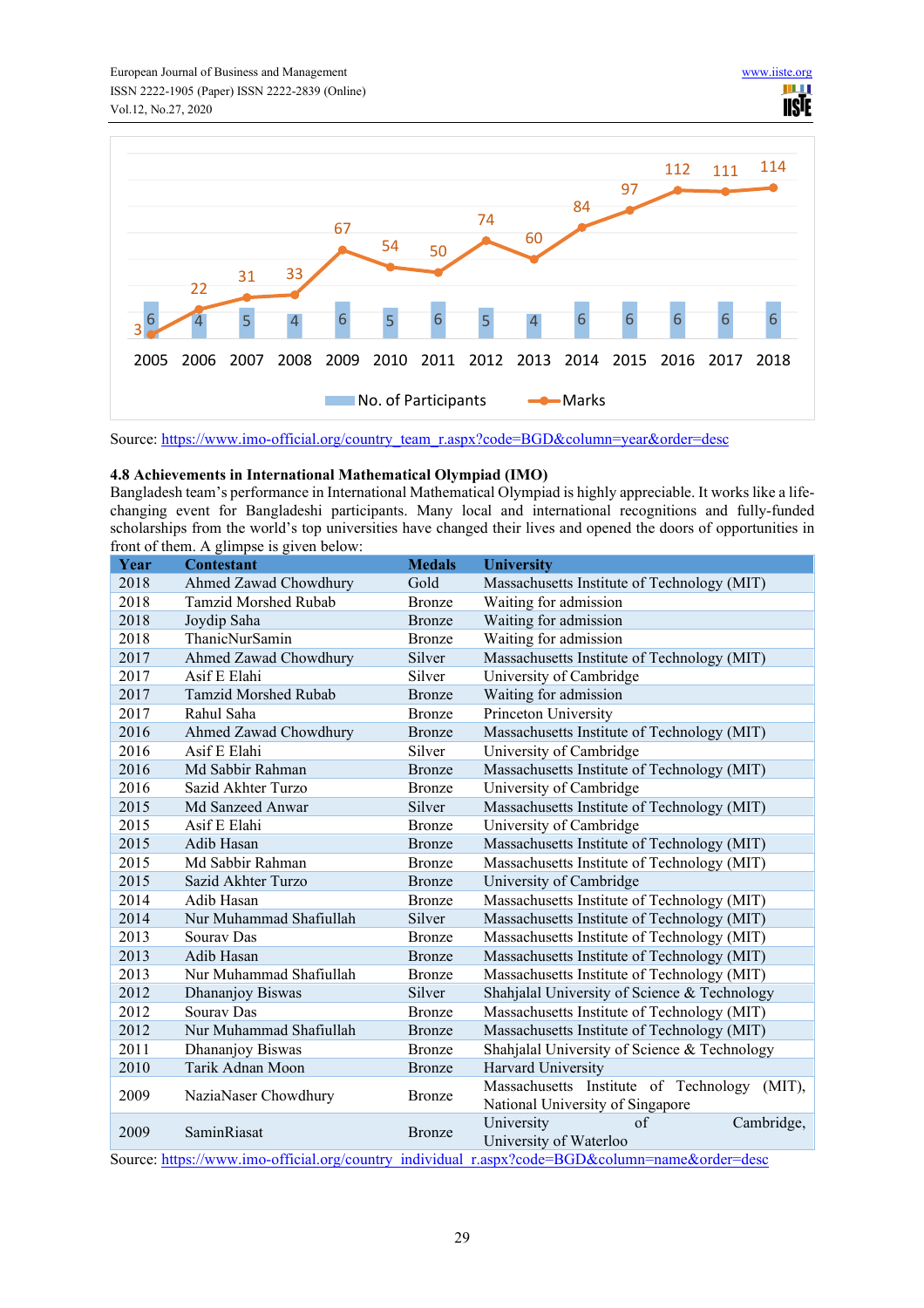# **5. Theoretical Foundations:**

## **5.1 Event Marketing:**

Event marketing is a marketing strategy that involves direct interaction (face-to-face) between companies and their customers or clients at special events. This practice ensures consumer engagement and creates opportunities to have opinions and feedbacks from customers. By identifying a target group of audience correctly, a successful event marketing can create a positive impression towards a company and make a long-lasting relationship with consumers. Event marketing can create a buzz so that customers can recall the memories long after the event is over. It makes a plot for a positive branding through words of mouth.

Beyond the typical advertising with millions of general consumers through television, radio or billboard advertisements, event marketing targets particular individuals or groups at a gathering spot for making quality individual impressions and interactions.

## **5.2 Brand Image**

This event, Mathematical Olympiad, has been running successfully since 2001. Every year it creates a buzz among the youngsters. There are many students who start their participation from class 3 and continue till class 12. Even they engage themselves with this event after their participation as a mentor or well-wisher. In fact, yearly repetition of the event, extensive print and digital coverage, participation, word of mouth discussion, prestigious fully-funded scholarships of the winner from the world recognized universities have made this event as an unforgettable event of every participant's life. This implies a positive impression on the brand Prothom Alo.

Mass people identify this event as a Prothom Alo program. And, they appreciate this event a lot since Prothom Alo has been arranging this event beyond the typical role of a newspaper. The voluntary work of Mathematical Olympiad is well recognized by local companies as a strong extracurricular activity.

Mathematical Olympiad has influenced the government as well. This event applies a joyful Math practice for the students. To eradicate the fears of Math, the Bangladesh government has started a project of learning Math by Mathematical Olympiad method. This indicates the acceptance of Mathematical Olympiad all over the county.

## **5.3 Customer Loyalty**

In the present focused business field it's expensive to draw in new client than to hold existing client, so continuing existing clients steadfast is an essential issue for the administration arranged organizations uncommonly media transmission enterprises. Organizations who are looking for steadfast client ought to accentuate on consumer loyalty (Yang and Peterson, 2004). Consumer loyalty isn't just the direct deciding element of client unwaveringness yet in addition the focal determinant of client maintenance (Gerpott et al., 2001). Cooil et al. (2007) has seen that client devotion is a significant key target. Some specialist (Gould, 1995; Kotler, 1998; Reichheld, 2001) speaks to their perspectives that extension, protection, and boosting of client dependability imply a focal promoting procedure for accomplishing upper hand.

Sirdeshmukh et al. (2002) portrayed the significance of significant worth in the faithfulness and relationship building and support in the more extended term by delineating that clients utilized the incentive to accomplish higher objectives through connections since they can't assess the innovation itself since this procedure appears to be very hard for them. They may just see the innovation change.

Yang and Peterson (2004) states client dedication is a unique credit of client frame of mind to proceed with an association with a specialist organization. As indicated by Oliver (1999, p 34) devotion is "a profoundly held responsibility to re-purchase or re-belittle a favored item/administration reliably later on". To keep up relationship long haul client reliability assumes a crucial job. It is clear long haul client unwaveringness bring positive outcome for specialist co-op and help them to manufacture solid association with client and hold existing clients. Quality clients bolster improving client faithfulness as well as make long length connection among clients and specialist co-ops.

#### **5.4 Relationship Marketing**

Relationship promoting is a consistent procedure for investigating new an incentive inside individual clients and after that dispersing the advantages over a lifetime relationship (Gordon, I. 1998). Relationship advertising comprises of in a chain of relationship which involve everybody from providers, representatives, clients, financial specialists and the governing body, including dispersion channels and others. At last, expanding esteem utilized is at last clients (Gordon, 1998). Relationship promoting more stress on relationship, systems administration and communication.

Gronroos (2000) has been characterized Relationship Marketing (RM) is 'The way toward distinguishing and building up, keeping up, improving and when vital ending association with clients and others partners, at a benefit, so target of all gatherings included are met, where this is finished by shared giving and satisfaction of guarantees.' Organizations trust that they give precisely what clients want from their administration experience and recognitions. The reason for an administration is to make commonly useful relationship (Paulin, 2000).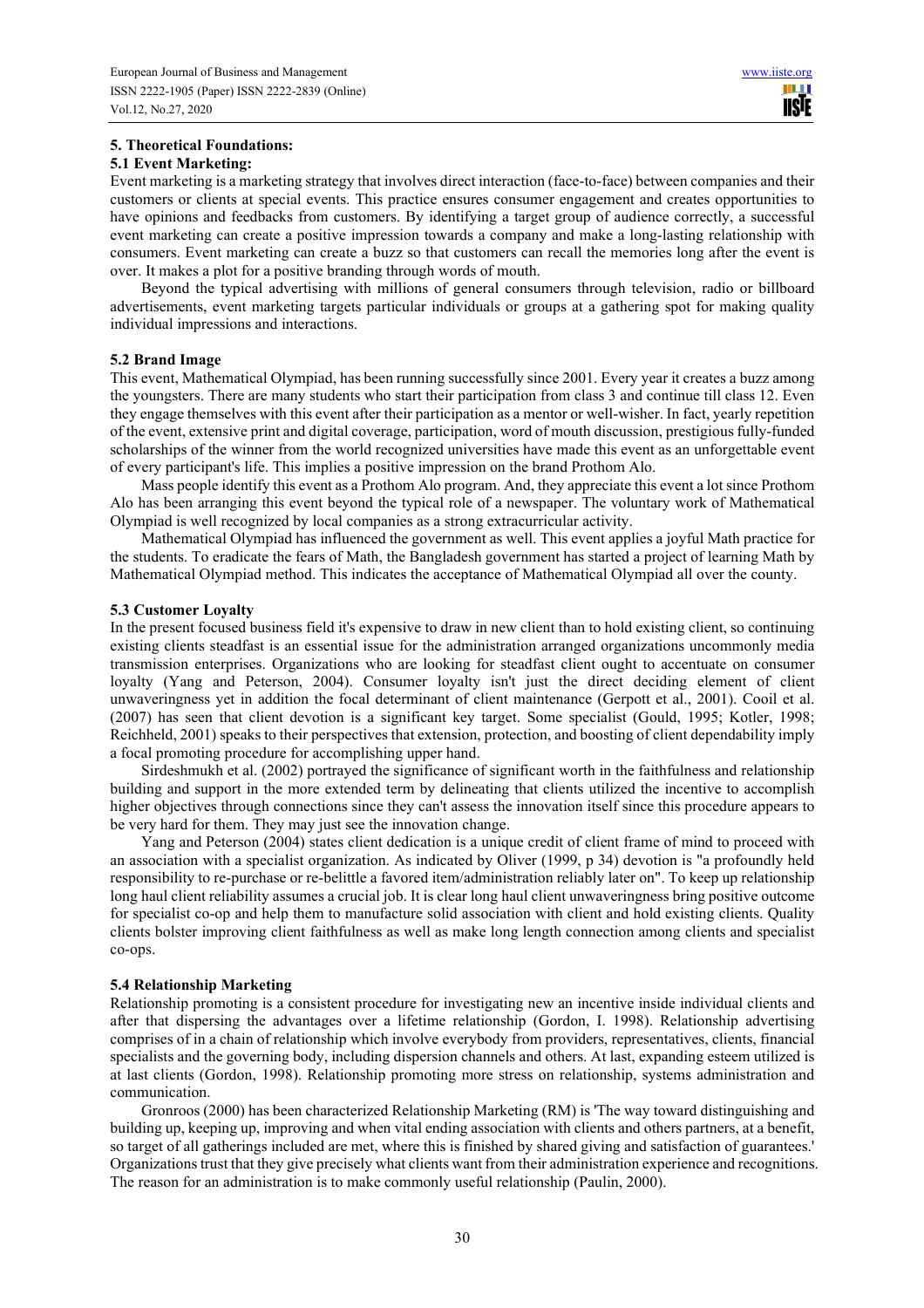Each business contains relationship by trading their item or administration. Fruitful business association stipulates on make and deal with a complete administration offering in a client situated framework. Consumer loyalty and long haul relationship additionally rely upon the client anticipated administration (Zeithaml, 2003). As indicated by Gronroos (2007) trust, duty and fascination most significant job for relationship advertising and well client driven administration framework created by four focal assets: Employees, innovation, client and time.

As per Tohidinia and Haghighi (2011), relationship showcasing can help the specialist organizations in building up stable associations with customers by the methods for expanding advertising productivity, diminished proportion of client abandonment and arrangement of client wants and needs which can build the consumer loyalty and faithfulness.

# **6. Empirical Study and Analysis:**

# **6.1 Reputation Building:**

Bangladesh Mathematical Olympiad has undoubtedly brought a solid reputation for Prothom Alo. The continuous arrangement of the event has made a loyal reader base for the newspaper. Moreover, there are many former participants who are still engaged with the program for last many years. The giant event has made a buzz countrywide. The opportunity to get international recognition and full funded scholarship from the world's best universities through Bangladesh Mathematical Olympiad helps the company to draw an immense attention of quality target group of people.

# **6.2 Building Loyal Reader:**

Generally, Bangladesh Mathematical Olympiad participants become regular readers of Prothom Alo. The early participants are still loyal readers of Prothom Alo. They also engage themselves with different activities of Prothom Alo. Moreover, the present school and college students have a positive impression on Prothom Alo.

# **6.3 Higher Recall Value:**

The program has been continuing for the last 17 years. Moreover, the selection round, the regional round, the national round, camps, and finally IMO participation make a year-long engagement with the participants in every year. Print and digital advertisements, news articles, social media posts, and overall event coverage confirm a noteworthy mass communication with different types of people.

# **6.4 Word of Mouth Marketing:**

Any verbal or written recommendation by a satisfied customer to the prospective customers of a good or service is called Word of Mouth Marketing. The previous success stories of Bangladesh Mathematical Olympiad have set examples for the present students. Nowadays, parents encourage their offspring to participate in the Bangladesh Mathematical Olympiad. It becomes a topic of discussion in many gatherings. As a result, it is considered as one of the most effective Word of Mouth Marketing tools for the company.

# **6.5 Healthy Competition:**

Almost all companies in the globe are passing through a competing market situation. Different companies launch different types of marketing strategies to survive in the market and win the race. In Bangladesh, many newspapers organize a number of events to establish a strong position in the market. But an event like Bangladesh Mathematical Olympiad undoubtedly places Prothom Alo one step forward than any other competitor event.

# **6.6 Higher Sales:**

Bangladesh Mathematical Olympiad increases Prothom Alo sales. During the days of any announcement and event coverage, Prothom Alo sales get an extra boost since many irregular readers/students collect the newspaper for that particular issue. Even a notable number of Prothom Alo copies are sold at the event spot since the spot is entry restricted and there are many awaiting guardians outside the exam halls.

# **6.7 Evaluation:**

A post-event survey showed that if Bangladesh Mathematical Olympiad participants are asked what come to their mind after hearing about MATH OLYMPIAD, they can recall the name PROTHOM ALO in the 2nd position visà-vis if Prothom Alo readers are asked about PROTHOM ALO, they can recall the Bangladesh Mathematical Olympiad in the 5th position.

# **6.8 Considerations:**

Though event marketing is highly essential for a successful business, it is truly time consuming and expensive. Planning, budget making, sponsoring, logistics, mailing, advertising, venue confirmation, catering, volunteer management, media coverage, guest management, and academic support require a huge budget and managerial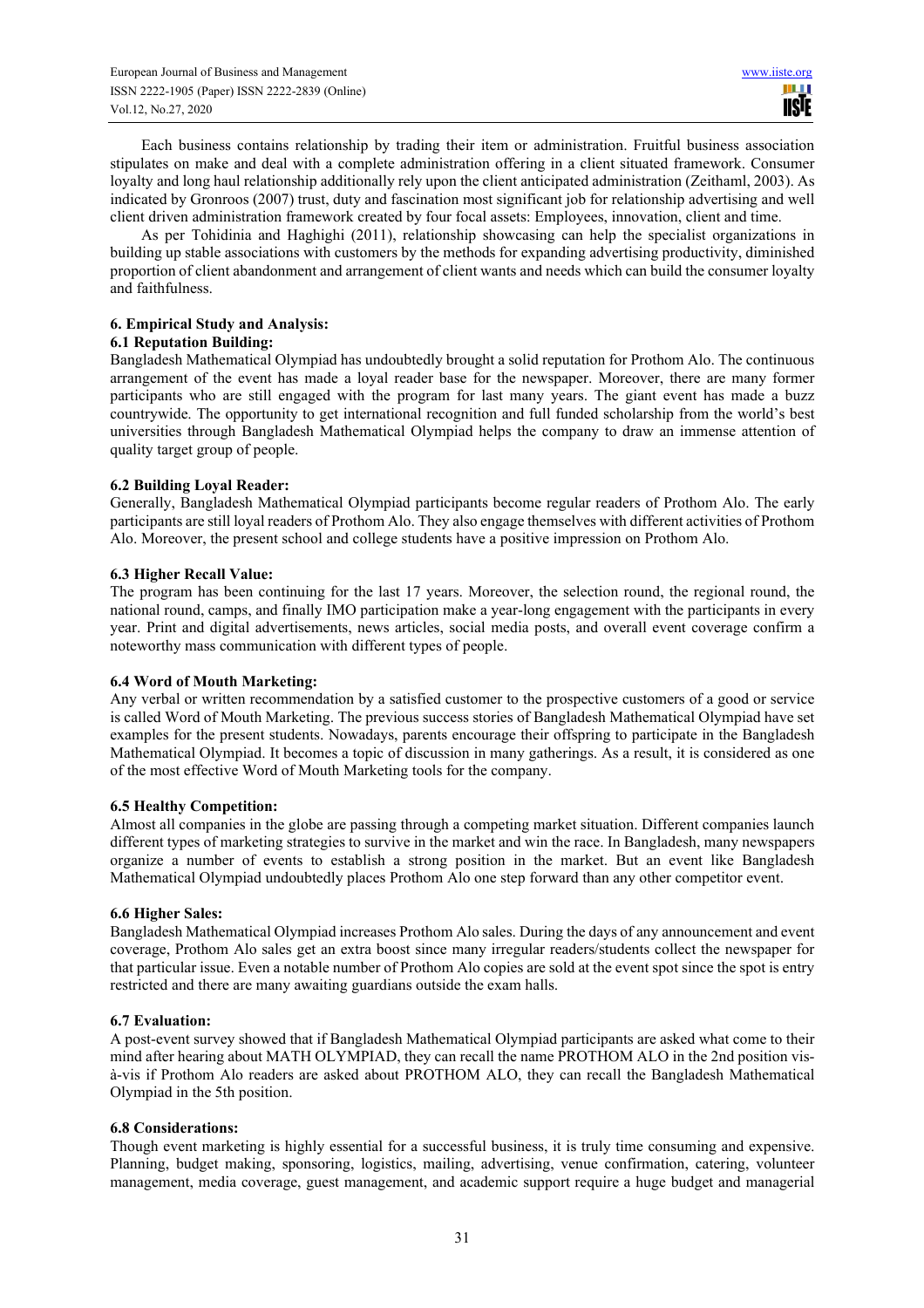expertise. Gathering the right target group of people with proper demography is always a big challenge. Moreover, it requires an enormous effort to manage the primary set-up. Therefore, it is very tough to run event marketing for small and medium-sized enterprises.

# **6.9 Return on Investment (ROI) of the Event**

It is a crucial step to measure the ROI of an event. There are intangible and tangible values to measure for it. Of course, tangible event ROI can be measured by the number of tickets sold or registration, revenue earning, creating new opportunities, strengthening the existing business relationship and so on. But there are other equally important intangible elements that should be considered to measure the event success.

# **6.9.1 Tangible Value**

# **6.9.1.1 Registration:**

Registration is a significant sign of tangible ROI. The number of registration of Bangladesh Mathematical Olympiad is increasing day-by-day. Around 50,000 students participated in this year's event with proper registration. This is a tangible reflection of the event success.

## **6.9.1.2 Expenditures:**

Bangladesh Mathematical Olympiad is basically a non-profit initiative of Prothom Alo. And, the registration is completely free for students. The main objective of this event is to ensure an enormous student involvement with this program. After all, the event is successfully done within the budget from the sponsor.

## **6.9.1.3 Loyal Participants:**

Bangladesh Mathematical Olympiad has created a loyal group of participants for Prothom Alo. It is commonly found that Mathematical Olympiad's participants take part in other programs of Prothom Alo. So, this event influences Prothom Alo's other events to be successful.

# **6.9.1.4 Stronger Business Relationship and New Opportunities:**

After the success of this event, a solid base of business relationship has created between Prothom Alo and Dutch-Bangla Bank Limited. Now, Dutch-Bangla Bank shows interest to sponsor other programs of Prothom Alo. Moreover, Dutch-Bangla Bank inserts more advertisements in Prothom Alo than before.

## **6.9.2 Intangible Value**

# **6.9.2.1 Operational Excellence:**

"Event planners must account for all details and contingency plans and more contingency plans, depending on the size and complexity of a program," says Nicholas Chan, production manager at Convene. "How we manage the communication between the internal team and our clients ultimately proves how adept we are at navigating through changes and sometimes tricky situations."

The entire process of Bangladesh Mathematical Olympiad goes through a disciplined way. From the initial planning stage to the final International Mathematical Olympiad participation, everything is done by a group of trained and expert people. As a result, the efficient process leads to cost and time saving excellent operation.

## **6.9.2.2 Brand Awareness:**

The name Prothom Alo is extremely involved with Bangladesh Mathematical Olympiad. Print and digital advertisements, news and features, social posts, social shares and general word of mouth create amazing intangible benefits for Prothom Alo by this event. An extraordinary response from the students and targeted audience boost the chance of securing sponsorships for future events as well.

#### **6.9.2.3 Participant Satisfaction:**

A post-event survey has been done immediately after the end of the event to evaluate the success of Bangladesh Mathematical Olympiad and collect data for improving the next events. The proportion of highly satisfied attendees is increasing every year.

#### **7. Findings**

Bangladesh Mathematical Olympiad is a great event marketing tool for both Prothom Alo and Dutch-Bangla Bank Limited. This Olympiad helps the companies to draw immense attention to the quality target group of people. The event marketing, Bangladesh Mathematical Olympiad, creates a unique opportunity to make a face-to-face interaction between the companies and the customers or clients at the special event. This practice ensures consumer engagement and creates opportunities to have opinions and feedbacks from customers for further improvement.

Moreover, this initiative has introduced a joyful Mathematics practice all over the country. Actually, it plays a vital role in making Prothom Alo the most influential brand in Bangladesh. Math Olympiad is supporting in marketing through reputation building, loyal customer building, higher recall value, word of mouth marketing, healthy competition, and higher sales value.

After the immense success of this event, a solid base of the business relationship has created between Prothom Alo and Dutch-Bangla Bank Limited. Dutch-Bangla Bank shows interest to sponsor other programs of Prothom Alo. Additionally, Dutch-Bangla Bank inserts more advertisements in Prothom Alo than before.

On the other hand, an event marketing is truly time consuming and expensive. Planning, budget making,